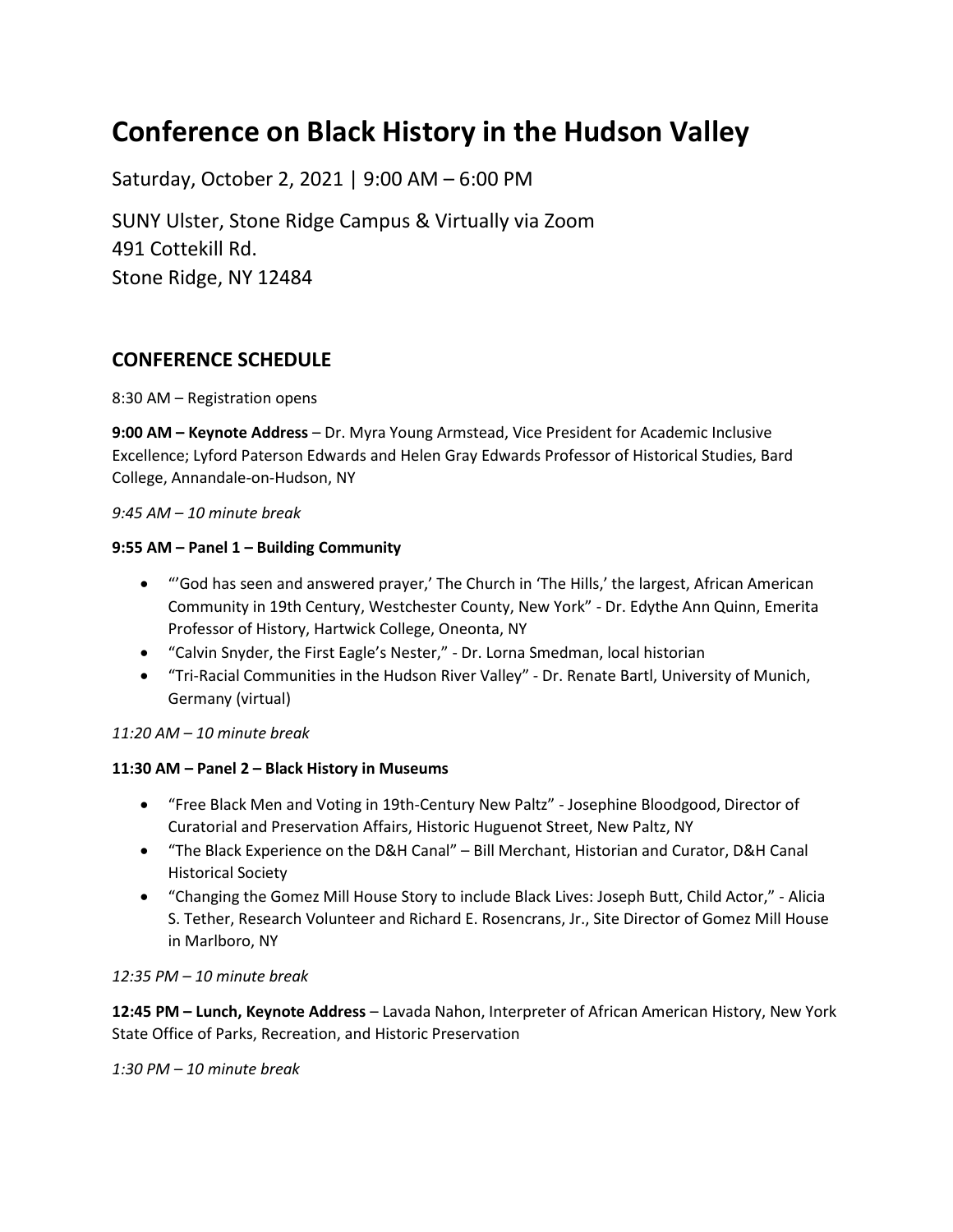# **1:40 PM – Roundtable Discussion – "Teaching Research Skills with Hudson Valley Case Studies in Black History"**

 Sarah Johnson, PhD, public history consultant and Grace Zimmerman, Vice President, Somers Historical Society, Somers, NY, with guests.

### *2:40 PM – 10 minute break*

### **2:50 PM – Panel 3 – Slavery & Jim Crow in the Hudson Valley**

- "The Meaning of Family: Slavery and Domestic Life in the Colonial Hudson Valley" BJ Lillis, PhD Candidate in History, Princeton University
- "Harriet Myers: Activist on the Underground Railroad" Paul Stewart, Underground Railroad Education Center, Albany, NY
- "Spaces of Danger: Navigating Freedom in the Mid-Hudson Valley" Peter Bunten, chairman of the Mid-Hudson Antislavery History Project and Vice President of the Underground Railroad Consortium of New York State
- "Elizabeth Jennings: America's First Freedom Rider" Jerry Mikorenda, author of *America's First Freedom Rider: Elizabeth Jennings, Chester A. Arthur, and the Early Fight for Civil Rights* (2019)

### *4:25 PM – 10 minute break*

### **4:35 PM – Panel 4 – Being Black in the 20th Century**

- "The Visual Arts" Stephen Blauweiss, filmmaker and historian
- "The Green Book Project" Christina Sinclair Jones, Summer 2021 Archival Intern with The Library at the A.J. Williams-Myers African Roots Center

### *5:30 PM – 10 minute break*

### **5:40 PM – Conference Closing Address**

# **PANEL 1: BUILDING COMMUNITY**

# **"'God has seen and answered prayer,' The Church in 'The Hills,' the largest, African American Community in 19th Century, Westchester County, New York"**

"God is about to do the work that has been prayed years and years before we thought about praying for God has seen and answered prayer." In his letter dated February 15, 1864, to his wife Sarah Jane at home in The Hills, Sergeant Simeon Anderson Tierce of the United States Colored Troops, credited God with answering their prayers to end slavery in the South. In this chapter from her forthcoming book, Dr. Edythe Anne Quinn examines the role of the Methodist Episcopal Zion Church of Colored People of the Town of Harrison in the Black community of "The Hills" in Westchester, NY.

*Edythe Ann Quinn, Ph.D. is an Emerita Professor of History, Hartwick College, Oneonta, NY (1995-2018) and author of* FREEDOM JOURNEY: Black Civil War Soldiers and The Hills Community, Westchester County, New York*, SUNY Press, 2015.*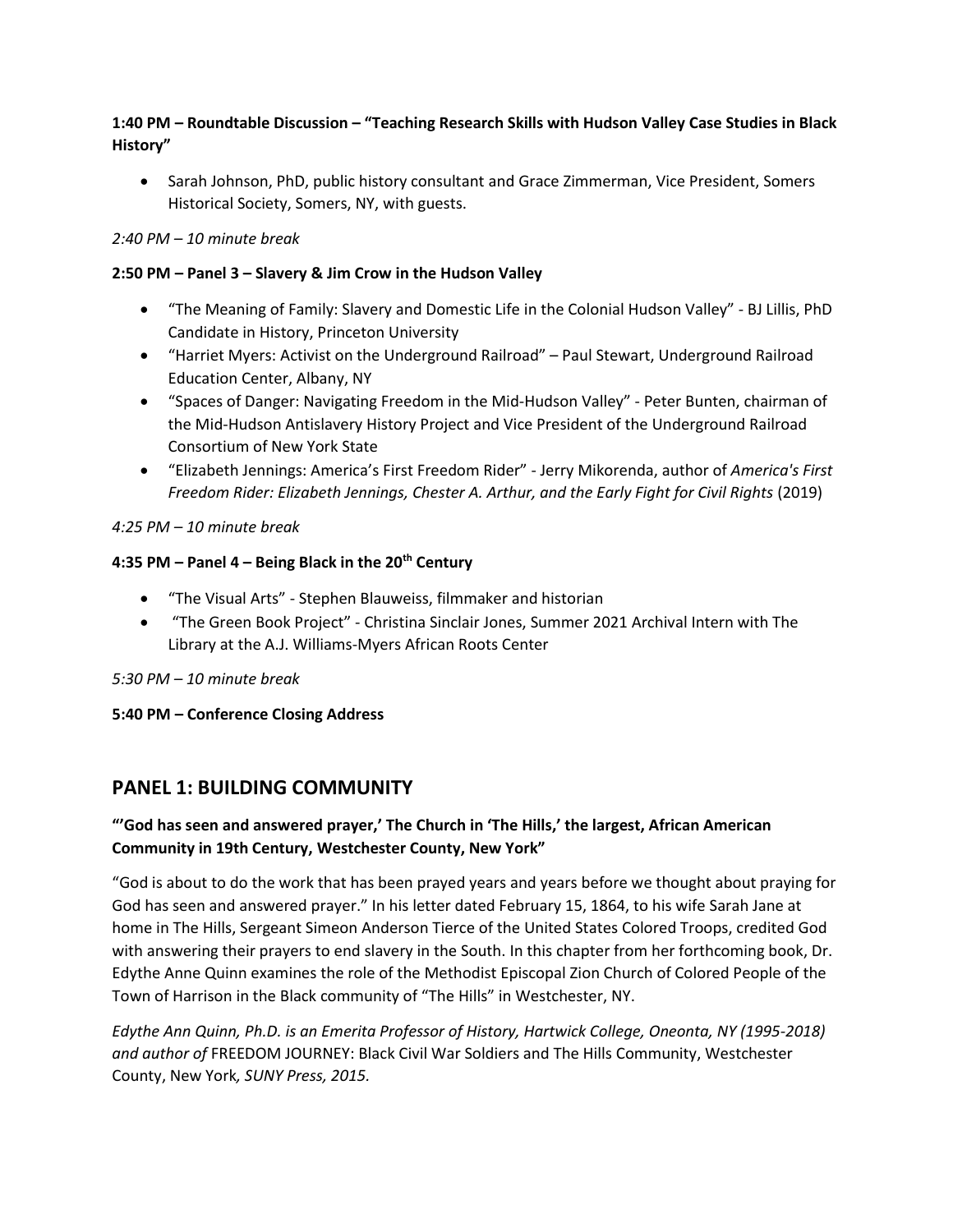### **"Calvin Snyder, the First Eagle's Nester"**

There are many myths about the people from Eagle's Nest Road in Hurley, NY. One of the most common is that escaped Black slaves intermarried with the remaining indigenous Munsee and White Dutch or English colonists. In response to the prevalent disapprobation of White townspeople, the Eagle's Nesters supposedly kept to themselves, maintaining traditions like herbal medicine and basket making and marrying within their own group.

This presentation focuses on the life of Calvin Snyder, who was one of the first documented residents of Eagle's Nest Road. His life story confirms some parts of the myth, but information from census records, land deeds, newspaper articles, and interviews with descendants also shows how the first generation of free Black people in the Hudson Valley met the challenges of living in the post-slavery society.

*Lorna Smedman, PhD, is a writer and local historian.*

### **"Tri-Racial Communities in the Hudson River Valley"**

From the earliest European settlement to the 19th century, Black communities the Hudson Valley have developed multi-ethnic identities. From Afro-Dutch and Afro-German to African-American, Dr. Bartl will examine how Black communities integrated with Indigenous communities or sometimes adopted the identity of "Indian" to escape the enforcement of race-based laws. Also known as "tri-racial," Dr. Bartl will discuss "tri-racial" communities living in Albany, Columbia, Montgomery, Orange, Rensselaer, Rockland, Schoharie, and Ulster Counties.

*Renate Bartl holds a Ph.D. in American Cultural History and Anthropology from the Ludwig-Maximilians-Universität (LMU), Munich/Germany. Her main research areas are Native American Nations, African Americans and Afro-Indigenous groups of the eastern USA, as well as the theory of ethnicity.*

*She teaches eLearning courses in Canadian Aboriginal Studies for the Association of Canadian Studies in German-speaking Countries (GKS) and has taught classes on indigenous peoples of North America and theory of ethnicity at the Department of Social and Cultural Anthropology and American Cultural History, University of Munich/Germany and the Institute for Canadian Studies, University of Augsburg/Germany.*

*She is responsible for the American Indian Workshop (AIW) webpage and mail server: [www.american](http://www.american-indian-workshop.org/)[indian-workshop.org](http://www.american-indian-workshop.org/)*

# **PANEL 2: BLACK HISTORY RESEARCH & INTERPRETATION IN HUDSON VALLEY MUSEUMS**

# **"Free Black Men and Voting in 19th-Century New Paltz"**

Who was the first Black man eligible to vote in New Paltz? Until recently, many thought it was John Hasbrouck, born to an enslaved woman named Peg in New Paltz in 1806. However, recent research conducted by Josephine Bloodgood, HHS Director of Preservation and Curatorial Affairs, revealed that at least one man seems to have met the land qualification requirement for Black men in New York State, at the time, and who voted several years before John Hasbrouck. His name was Caesar DuBois. Bloodgood will discuss her recent research, how she came to identify Caesar's name, and what she was able to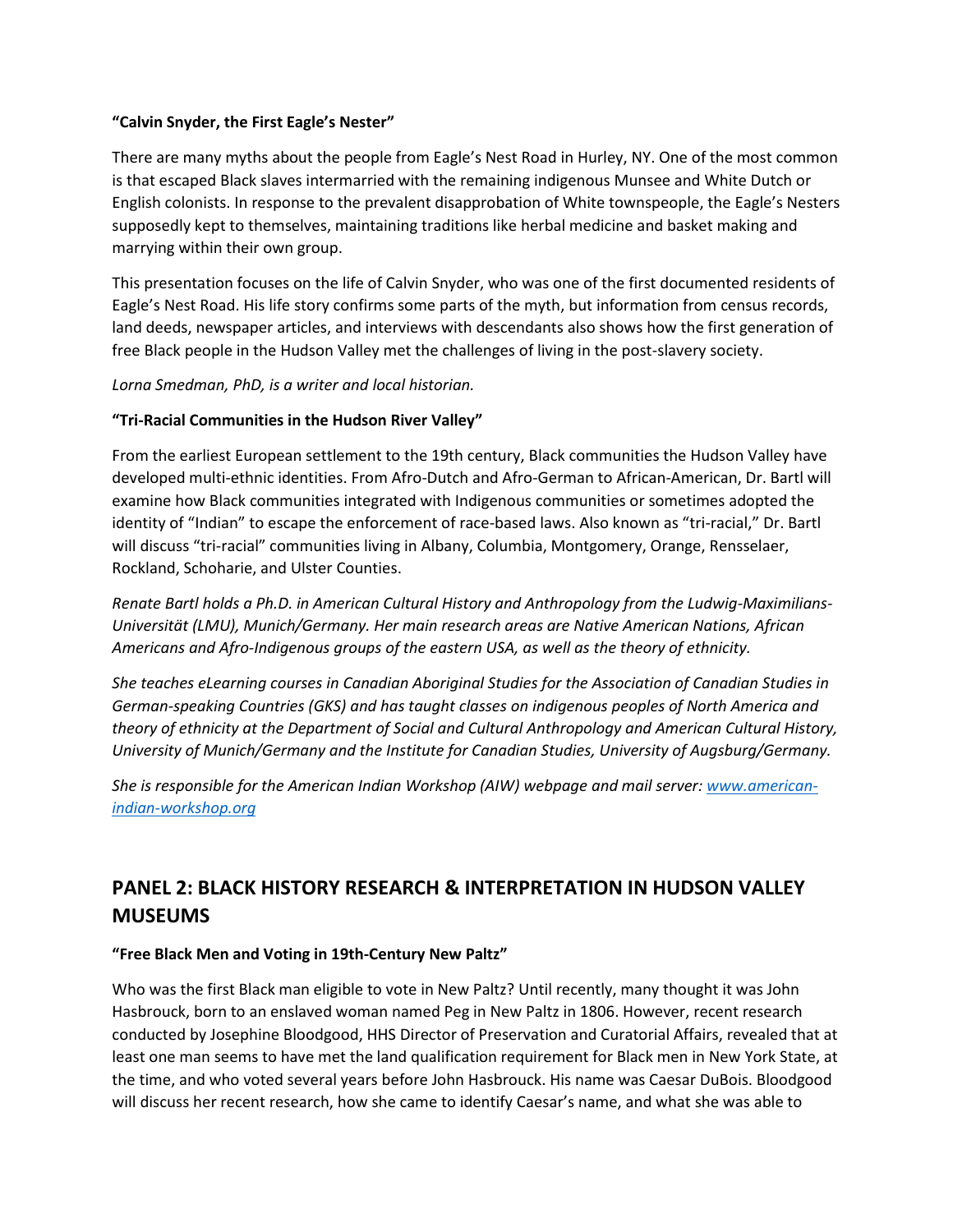learn about him. She will also highlight some of the other free Black men she is researching, many of whom voted in New Paltz in the 19th century, while sharing images of original polling records and other historical documents.

# *Josephine Bloodgood is the Director of Curatorial and Preservation Affairs at Historic Huguenot Street, New Paltz, NY*

# **"The Black Experience on the D&H Canal"**

The D&H Canal was an important industrial enterprise in 19<sup>th</sup> century America. It relied almost solely on immigrants and people of color to construct and operate. D&H Canal Historical Society Historian Bill Merchant will share some of his research on the Black experience on the D&H Canal.

### *Bill Merchant is the Curator & Historian at the D&H Canal Historical Society in High Falls, NY*

# **"Changing the Gomez Mill House Story to include Black Lives: Joseph Butt, Child Actor,"**

For decades, visitors to the Gomez Mill House have learned the story of Martha Gruening, suffragist, civil rights activist, and owner of the Mill House from 1918 to 1925. Martha, a White woman, led a fascinating life. But she would never have purchased the Mill House if it hadn't been for a 5-year-old Black boy, Joseph Butt. Martha first saw Joseph on stage in April 1917. He was the only child actor in the first Broadway show with an all-Black cast. He impressed the theater critics -- and he must have charmed Martha as well because she soon adopted him.

By some accounts, Martha rescued Joseph from a life of poverty in a family of hapless minstrel performers. That is far from the truth. Joseph's family was part of the Great Migration with a network of support in Yonkers. We will demonstrate that Joseph did not need to escape a dire family situation. And yet, the adoption – perhaps a controversial one -- did occur, with the understanding that Martha would provide an exceptional education for Joseph, a gifted child. Martha, her teaching partner Helen Boardman, Joseph's family, and even W.E.B. DuBois were all in favor of the arrangement.

Research volunteer Alicia S. Tether and Site Director Richard E. Rosencrans, Jr. will share these and other stories from their recent research into the lives of Martha and Joseph, including the opening of an interracial school at the Gomez Mill House.

*Alicia S. Tether, Research Volunteer and Richard E. Rosencrans, Jr., Site Director of Gomez Mill House in Marlboro, NY*

# **ROUNDTABLE DISCUSSION**

### **"Teaching Research Skills with Hudson Valley Case Studies in Black History"**

This interactive roundtable will discuss how to develop or improve history research skills at any level by examining Black history case studies and the research steps we have taken in developing stories for publication, social media posts or blogs, or illustrated talks. The discussion will present case studies in Hudson Valley Black history research, as well as offer advice, tools, and resources for conducting your own Black history research and help document Black history in the Hudson Valley more fully.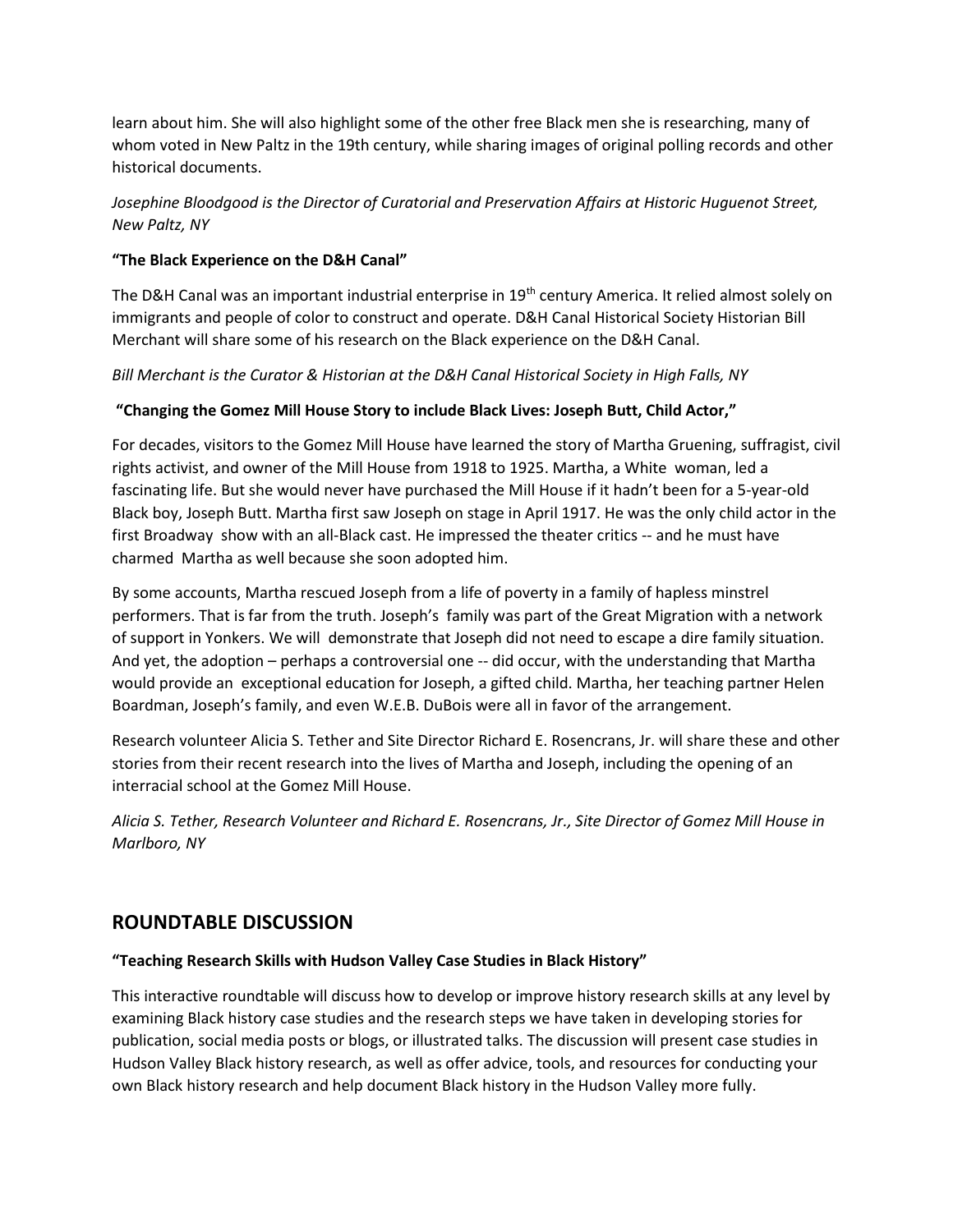*Roundtable will be led Sarah Johnson, PhD, public history consultant and Grace Zimmerman, Vice President, Somers Historical Society, Somers, NY, with guests including a museum curator, an investigative journalist, and a family member of a case study subject.*

# **PANEL 3: SLAVERY & JIM CROW IN THE HUDSON VALLEY**

# **"The Meaning of Family: Slavery and Domestic Life in the Colonial Hudson Valley"**

This presentation considers slavery and the family in the colonial Hudson Valley. Drawing on two seminal women writers from the early Hudson Valley, Sojourner Truth and Anne Grant, the presentation connects insights drawn from their analyses of slavery to colonial-era letters discussing the sale of enslaved women and children. I argue that in the context of the family, slavery incorporated itself into the heart of Hudson Valley society and economy, even where it appeared economically marginal. Understanding northern slavery in the context of family relationships—both those enslaved people created for themselves, in defiance of their enslavers, and those that their enslavers forced on them—is key to clarifying slavery's significance to colonial society.

*BJ Lillis is a historian of colonial America with a focus on the intersections between slavery, indigenous dispossession, and settler political economy. His dissertation follows the colonization of the Hudson Valley from the late 17th-century to the Revolution, tracing the valley's transformation from a world of indigenous homelands, scattered Dutch villages, and sprawling refugee camps to one increasingly dominated by proto-capitalist agricultural estates, culminating in a wave of rebellion against Landlords' power on the eve of the Revolution. BJ is currently a PhD candidate in history at Princeton University. Before returning to school, BJ worked in public history at the Museum of the City of New York, where he was Project Assistant for New York at Its Core, the City Museum's groundbreaking three-gallery permanent exhibition on the past, present, and future of New York City.*

# **"Harriet Myers: Activist on the Underground Railroad"**

The Stephen and Harriet Myers Residence was a headquarters for Underground Railroad activity in the Capital Region in the mid 1850's, as documented by a Vigilance Committee flier that has survived from that period along with other historic records. Although the life of Stephen Myers is well-documented as one of the most important figures in the Underground Railroad movement in the Northeast between 1830 and 1850, his wife Harriet was equally important. Paul Stewart reveals new information about her activism as a Black woman in the early  $19<sup>th</sup>$  century and her role in the Underground Railroad movement.

# *Paul Stewart is the co-founder of the Underground Railroad Education Center, located in the Stephen and Harriet Myers Residence in Albany, NY*

# **"Spaces of Danger: Navigating Freedom in the Mid-Hudson Valley"**

Across the vast expanse of the Atlantic Ocean and North America, enslaved Africans lived their lives under constant threat to themselves and their families. Even for free men and women, everywhere lay the risk of death, danger, and displacement. Often, their response was to flee, to run, to selfemancipate, sometimes with help from the Underground Railroad. Peter Bunten examines aspects of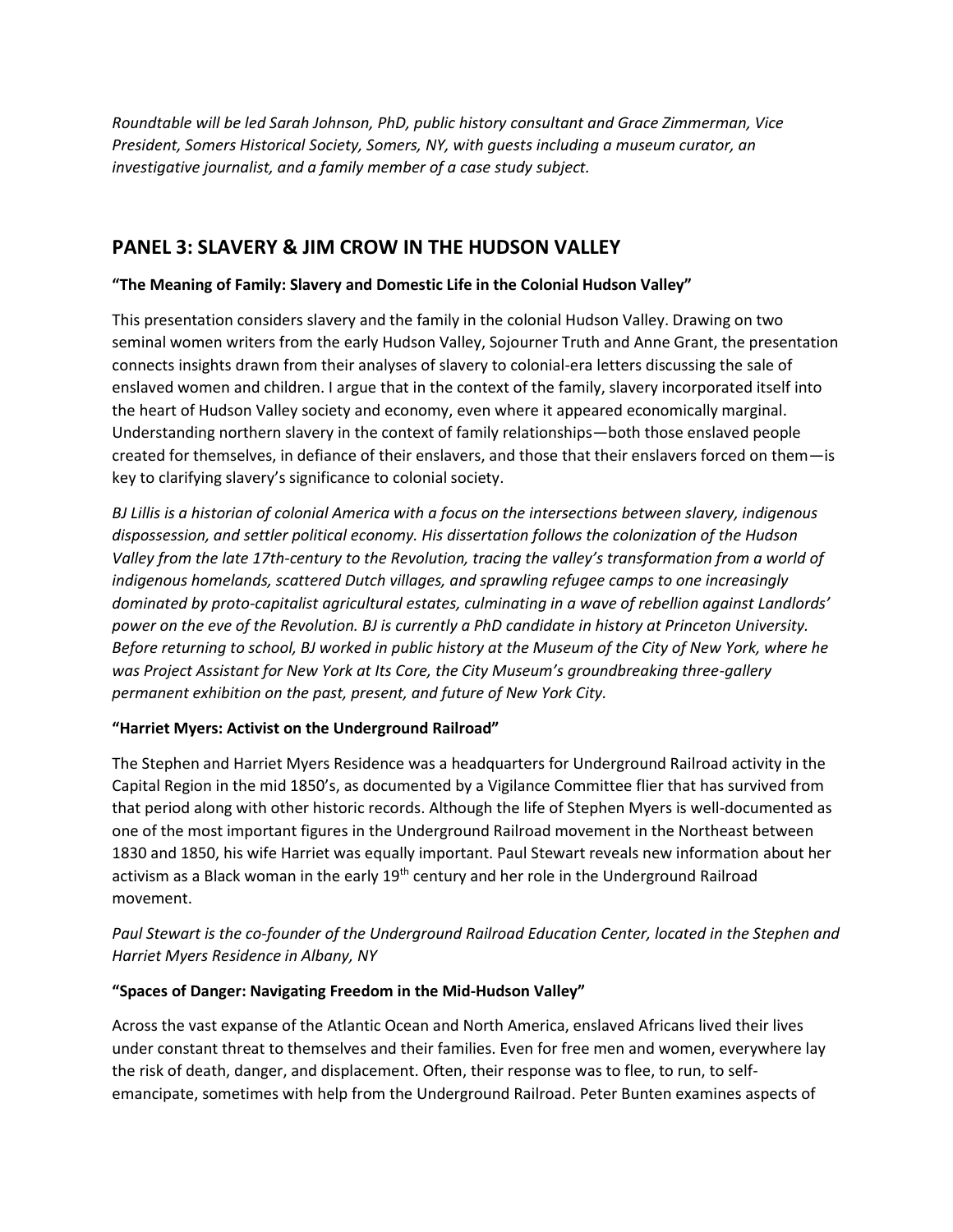the Underground Railroad story as it played out for people in the Mid-Hudson Valley of New York and posits how – even to this day - America remains a space of danger for Black men and women.

*Peter Bunten is chairman of the Mid-Hudson Antislavery History Project, located in Dutchess County, and is the current Vice President of the Underground Railroad Consortium of New York State. He is a Trustee of the Dutchess County Historical Society and is affiliated with Celebrating the African Spirit in Poughkepsie. Before his retirement in 2018, Mr. Bunten was the Education Manger for Historic Hudson Valley. He has a Master's degree in Historical Studies, with an emphasis on Public History, from the University of Maryland, Baltimore County. He is a native of Poughkeepsie and currently lives in the Bronx.*

### **"Elizabeth Jennings: America's First Freedom Rider"**

In 1854, traveling was full of danger. Omnibus accidents were commonplace. Pedestrians were regularly attacked by the Five Points' gangs. Rival police forces watched and argued over who should help. Pickpockets, drunks and kidnappers were all part of the daily street scene in old New York. Yet somehow, they endured and transformed a trading post into the Empire City.

None of this was on Elizabeth Jennings's mind as she climbed the platform onto the Chatham Street horsecar. But her destination and that of the country took a sudden turn when the conductor told her to wait for the next car because it had "her people" in it. When she refused to step off the bus, she was assaulted by the conductor who was aided by a NY police officer. On February 22, 1855, Elizabeth Jennings v. Third Avenue Rail Road case was settled. Seeking \$500 in damages, the jury stunned the courtroom with a \$250 verdict in Lizzie's favor. Future US president Chester A. Arthur was Jennings attorney and their lives would be forever onward intertwined.

*Jerry Mikorenda is the author of* America's First Freedom Rider: Elizabeth Jennings, Chester A. Arthur, and the Early Fight for Civil Rights *(2019).*

# **PANEL 4: BEING BLACK IN THE 20TH CENTURY**

# **"The Visual Arts"**

In this multimedia presentation, filmmaker Stephen Blauweiss will present three separate but related stories, including a short film on local photographer Mickey Mathis, the Harlem Renaissance and its connections to Ulster County, including 1930s film footage of Arthur Schomburg and sculptor Augusta Savage, and finally the role of Ben Wigfall, the first African American professor hired at SUNY New Paltz, in the Ulster County arts community.

*Stephen Blauweiss is a documentary filmmaker and historian best known for "Lost Rondout: A Story of Urban Removal," which cataloged the destruction of the integrated neighborhood of Rondout in Kingston, NY through historic images and oral history interviews.* 

### **"The Green Book Project"**

The Green Books were travel guides geared specifically toward Black travelers in the early 20<sup>th</sup> century, communicating safe places to eat, rest, and stay while on the road. Although commonly associated with the Jim Crow laws and overt racism of the South, Green Books were also necessary for travelers in the